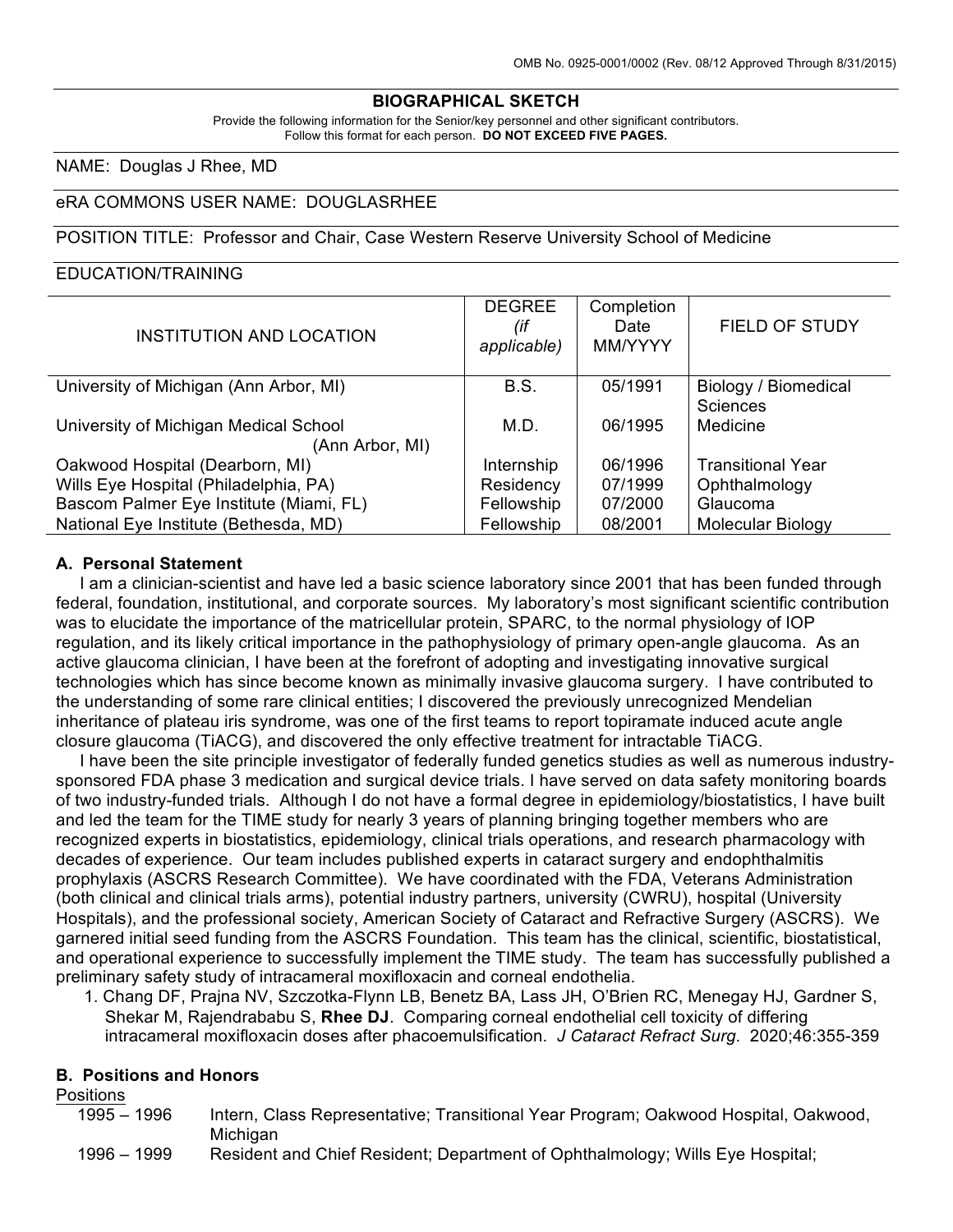|                          | Thomas Jefferson Medical College, Philadelphia, PA                                     |
|--------------------------|----------------------------------------------------------------------------------------|
| $1999 - 2000$            | Clinical Fellow and Instructor in Glaucoma; Department of Ophthalmology; Bascom        |
|                          | Palmer Eye Institute; University of Miami School of Medicine, Miami, FL                |
| $2000 - 2001$            | Clinical Fellow (Laboratory of Mechanisms of Ocular Disease; Section on Aging & Ocular |
|                          | Disease - Paul Russell, Ph. D) National Eye Institute, National Institutes of Health,  |
|                          | Bethesda, Maryland (90% laboratory research)                                           |
| $2001 - 2005$            | Assistant Professor; Department of Ophthalmology; Wills Eye Hospital; Thomas           |
|                          | Jefferson Medical College, Philadelphia, PA                                            |
| $2001 - 2005$            | Assistant Professor; Department of Pathology, Anatomy, & Cell Biology; Thomas          |
|                          | Jefferson Medical College, Philadelphia, PA                                            |
| $2001 - 2005$            | Clinical Consultant, National Eye Institute, National Institutes of Health             |
| $2005 - 2010$            | Assistant Professor; Department of Ophthalmology; Massachusetts Eye & Ear Infirmary    |
|                          | Harvard Medical School, Boston, MA                                                     |
| $2010 - 2013$            | Associate Professor; Department of Ophthalmology; Massachusetts Eye & Ear Infirmary    |
|                          | Harvard Medical School, Boston, MA                                                     |
| $2013 -$ Present         | Professor; Department of Ophthalmology & Visual Sciences; Case Western Reserve         |
|                          | University School of Medicine                                                          |
|                          | Chair; Dept. of Ophthalmology & Visual Sciences; University Hospitals Eye Institute    |
| $2019 -$ Present         | Secretary, American Society of Cataract & Refractive Surgery (Executive Leadership)    |
| <b>Honors and Awards</b> |                                                                                        |
| 1999                     | James S. Shipman Award - 2nd Prize - resident research project, Wills Eye Hospital     |
| $1999 - 2000$            | <b>Heed Ophthalmic Foundation Fellow</b>                                               |
| 2004                     | American Glaucoma Society - Clinician-Scientist Fellowship 2004                        |
| 2005                     | American Glaucoma Society - Clinician-Scientist Fellowship 2005                        |
| 2006                     | Norman Knight Leadership Development Award                                             |
| 2007                     | American Academy of Ophthalmology Achievement Award                                    |
| $2007 - 2020$            | Best Doctor, Best Doctors (Boston, MA)                                                 |
| 2008                     | Physician Scientist Award, Research to Prevent Blindness                               |
| 2008                     | Mid-Career Clinician-Scientist Award, American Glaucoma Society                        |
| 2013                     | American Academy of Ophthalmology Senior Achievement Award                             |
| 2014                     | American Academy of Ophthalmology Secretariat Award                                    |
| 2016                     | Power List 2016, The Ophthalmologist                                                   |

2020 Power List 2020, *The Ophthalmologist*

# Relevant Experience

2004, 2006 *Ad hoc* Member, Brain Disorders & Clinical Neuroscience (BDCN) F31 Study Section; NIH 2006 – 2008 Member, Scientific Review Committee, American Health Assistance Foundation 2011 – 2014 Member, Research Committee, American Glaucoma Society 2014 – Present Member, Scientific Review Committee, Glaucoma Research Foundation (San Francisco) 2016 – Present Chair, Research Committee, American Society of Cataract & Refractive Surgery 2015 – 2020 Member, National Eye Institute Advisory Council

# **C. Contribution to Science**

1. Clinical Trials: I have participated in industry-sponsored surgical device and medication trials which has led to successful FDA approved products – most recently the Hydrus (a surgical drainage device for glaucoma) and durysta (sustained release bimatoprost implant for glaucoma). I have also participated in the NEI funded GLAUGEN, NEIGHBOR, and NEIGHBORHOOD Consortia which have made extensive contributions to understanding the genetic contributions to glaucoma. I am the senior author of the first prospective randomized controlled trial comparing two minimally invasive glaucoma drainage implants (COMPARE Study) as well as the senior author on the translational laboratory study comparing the same two devices. I led the team that developed the consensus guidelines for managing patients with the Cypass (Alcon) device following it's market recall (2018).

1. Samuelson TW, Chang DF, Marquis R, Flowers B, Lim KS, Ahmed IIK, Jampel HD, Aung T, Crandall AS, Singh K; HORIZON Investigators. A Schlemm canal microstent for intraocular pressure reduction in primary open-angle glaucoma and cataract. *Ophthalmology* 2019;126:29-37 (one of the Horizon Investigators)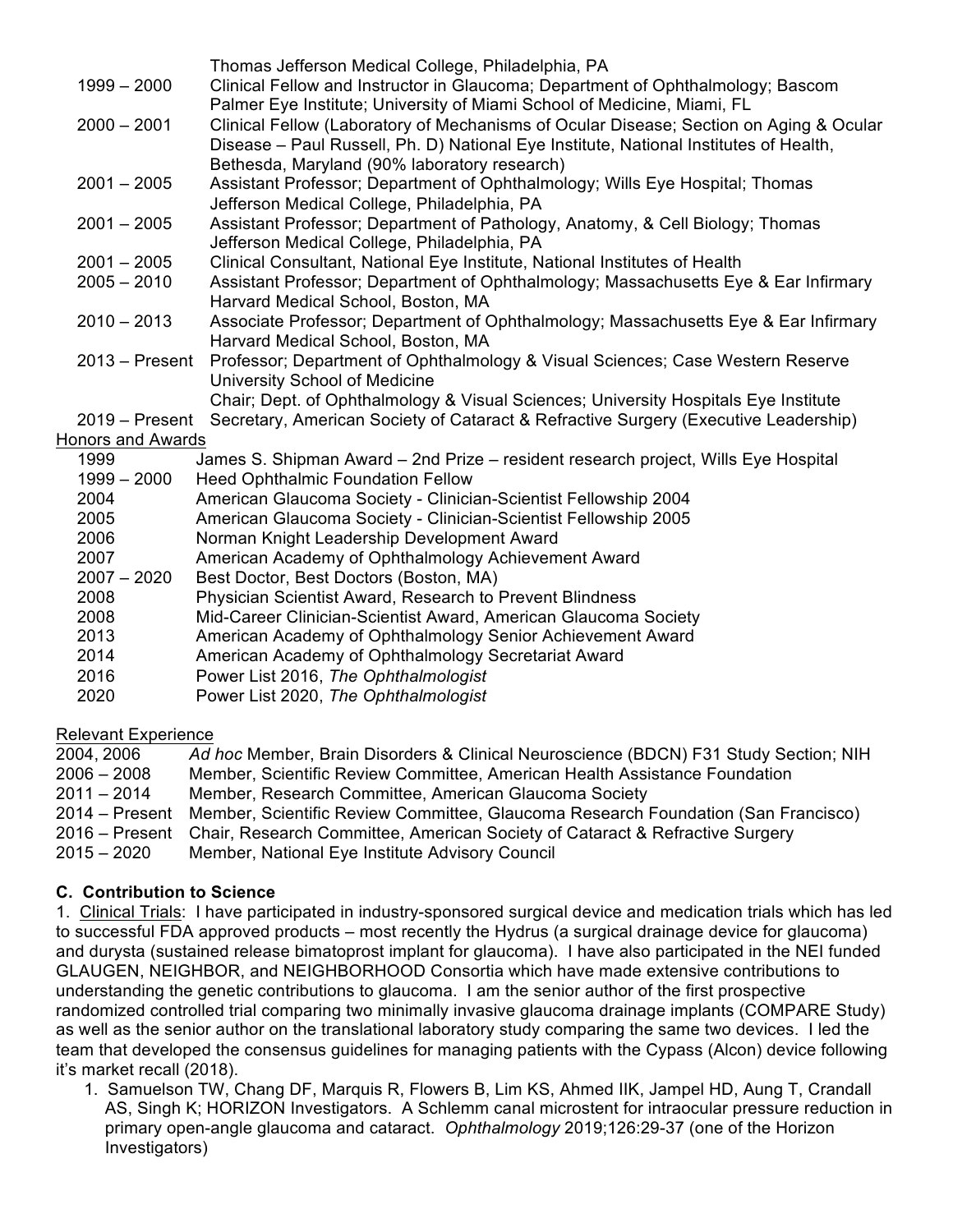- 2. Ahmed IK, Fea A, Au L, Ang R, Harasymowycz P, Jampel H, Samuelson TW, Chang DF, **Rhee DJ**,\* COMPARE Investigators. A prospective randomized trial comparing two Schlemm's canal minimally invasive glaucoma surgery implants for standalone treatment of open-angle glaucoma (The COMPARE Study). *Ophthalmology 2019 Apr 26 epub.* \*corresponding and senior author
- 3. Toris CB, Pattabiraman PP, Tye G, Samuelson TW, **Rhee DJ**. Outflow facility effects of 3 Schlemm's canal microinvasive glaucoma surgery devices. *Ophthalmology Glaucoma*. 2020;3:114-121
- 4. https://ascrs.org/news/ascrs-news/cypass-withdrawl

2. SPARC Regulates IOP by Altering TM ECM: Very few proteins are known to regulate/modulate intraocular pressure (IOP). The mRNA of SPARC was first reported amongst a screen of proteoglycan expression in trabecular meshwork in 1997 by Mary Wirtz and Ted Acott's group. We were first to describe the protein expression pattern within the TM and intracellular location in 2003. We demonstrated that SPARC is an important regulatory node for IOP in human tissue and mice and determined the structural correlations in juxtacanalicular extracellular matrix associated with manipulations of SPARC and subsequent IOP changes. SPARC is now among a very short list of proteins that are known to regulate IOP.

 Although, we elucidated several upstream pathways that regulate SPARC, the most important to primary open-angle glaucoma (POAG) is the cytokine/signaling pathway transforming growth factor beta-2 (TGFβ2), which is elevated in the aqueous humor of POAG patients by 2-3 fold. In experimental systems and animal models, TGFβ2 elevates IOP and causes structural changes very similar to POAG. We ascertained the specific signaling pathways (JNK, smad 2/3, and p38) by which TGFβ2 regulates SPARC. When TGFβ2 is overexpressed in SPARC-null mice, the IOP elevation is blunted by over 90%. SPARC-null mice have lower baseline IOP. This transgenic absence of SPARC essentially prevents the pathogenic IOP elevation induced by TGFβ2 indicating that decreasing SPARC may not only lower IOP, but actually interrupt the pathophysiology of POAG, i.e. disease modifying therapy.

- 1. Haddadin RI, Oh DJ, Filipoppopolous T, Gupta M, Michaud N, Sage EH, **Rhee DJ**. SPARC-null mice exhibit lower intraocular pressures. *Invest Ophthalmol Vis Sci.* 2009;50:3771-3777
- 2. Kang MH, Oh DJ, Kang JH, **Rhee DJ**. Regulation of SPARC by transforming growth factor β-2 in human trabecular meshwork. *Invest Ophthalmol Vis Sci* 2013;54:2523-2532.
- 3. Oh DJ, Kang MH, Ooi YH, Choi KR, Sage EH, **Rhee DJ**. Overexpression of SPARC in human trabecular meshwork increases intraocular pressure and alters extracellular matrix. *Invest Ophthalmol Vis Sci* 2013;54:3309-3319
- 4. Swaminathan SS, Oh DJ, Kang MH, Shepard AR, Pang IH, **Rhee DJ**. TGFβ2-mediated ocular hypertension is attenuated in SPARC-null mice. *Invest Ophthalmol Vis Sci* 2014;55:4084-4097

3. Prostanglandin Analogue Medications Mechanism of Action and the Importance of the MMP:TIMP Balance in Regulating ECM and IOP: We demonstrated that similar to other tissues in the body, the balance between the enzymatic degrading enzymes of ECM, matrix metalloproteinases and their kinetic inhibitors, correlates to the effectiveness of IOP lowering agents - prostaglandin analogues and brimonidine – that include enhancing aqueous drainage as part of their mechanism of action. These data more broadly emphasize the importance of extracellular matrix homeostasis on IOP regulation. We also performed what is to date the most comprehensive survey of known MMPs and TIMPs in the outflow tissues of the eye (trabecular meshwork and ciliary body stroma) finding that although the compliment of expressed/not expressed is the same, there are tissue specific responses.

- 1. Oh DJ, Martin JL, Williams AJ, Peck RE, Pokorny C, Russell P, Birk DE, **Rhee DJ**. Analysis of expression of matrix metalloproteinases and tissue inhibitors of metalloproteinases in human ciliary body following latanoprost. *Invest Ophthalmol Vis Sci.* 2006;47:953-963
- 2. Oh DJ, Martin JL, Williams AJ, Russell P, Birk DE, **Rhee DJ**. Effect of latanoprost on the expression of matrix metalloproteinases and their tissue inhibitors in human trabecular meshwork cells. *Invest Ophthalmol Vis Sci*. 2006;47:3887-3895.
- 3. Ooi YH, Oh DJ, **Rhee DJ**. Analysis of alpha-2 adrenergic receptors and effect of brimonidine on matrix metalloproteinases and their inhibitors in human ciliary body. *Invest Ophthalmol Vis Sci* 2009;50:4237- 4243
- 4. Ooi YH, Oh DJ, **Rhee DJ**. Effect of bimatoprost, latanoprost, and unoprostone on matrix metalloproteinases and their inhibitors in human ciliary body smooth muscle cells*. Invest Ophthalmol Vis Sci* 2009;50:5259-5265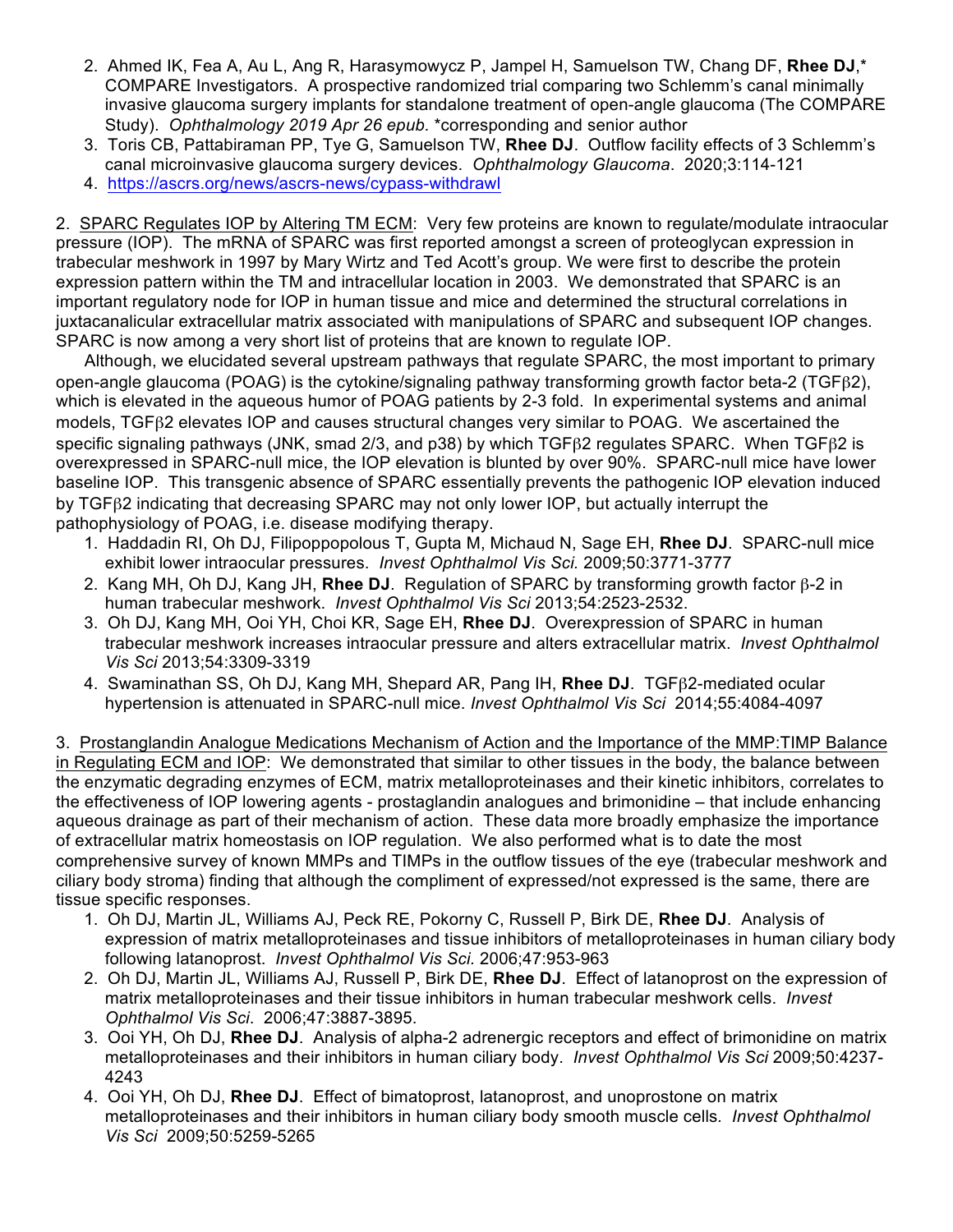4. Helping to Pioneer Minimally Invasive Surgery for Glaucoma: Since 1968, the full-thickness (i.e. creation of a fistula through the eye wall connecting anterior chamber and subconjunctival space) and invasive surgery, trabeculectomy, has been the gold-standard for the surgical management of glaucoma after medical and laser surgery have failed. Trabeculectomy carries significant risk for significant and blinding complications intraoperatively, in the peri-operative period, and even for years in the post-operative period due to the presences of a conjunctival bleb. In the intervening decades, numerous procedures were developed to enhance efficacy and/or safety, but none successfully achieved the goal and were evanescently performed. Originally developed by George Baerveldt, *ab interno* trabeculectomy (i.e. Trabectome; NeoMedix, Tustin, CA), is the first modern angle-based minimally invasive glaucoma surgery. In 2006, I became one of the first 6 surgeons in the world to perform this procedure. I was involved with the early proof of concept case series and led subsequent studies that would ascertain its position within our clinical treatment algorithm – specifically, Trabectome is not as effective as trabeculectomy, but is far superior in terms of safety and recovery. Trabectome is most effective in combination with cataract surgery. If Trabectome fails, laser trabeculoplasty is ineffective and the patient should undergo a trabeculectomy. For that subsequent trabeculectomy, the failed Trabectome, has no effect on the success rates or safety of a subsequent trabeculectomy. Our work has shown that Trabectome is an important addition to our surgical armamentarium and is optimally positioned before trabeculectomy. Today, Trabectome is performed throughout the world and has inspired the next generation of minimally invasive angle-based surgeries and devices. I am actively involved in the early testing of these next generation procedures.

- 1. Francis BA, Minckler D, Dustin L, Kawji S, Yeh J, Sit A, Mosaed S, Johnstone M, and the Trabectome Study Group. Combined cataract extraction and trabeculectomy by the internal approach for coexisting cataract and open-angle glaucoma: Initial results. *J Cataract Refract Surg* 2008;34:1096-1103
- 2. Jea SY, Mosaed S, Vold SD, **Rhee DJ**. Effect of failed trabectome on subsequent trabeculectomy. *J Glaucoma* 2012;21:71-75.
- 3. Jea SY, Francis BA, Vakili G, Filipoppolous T, **Rhee DJ**. Ab interno trabeculectomy (Trabectome) versus trabeculectomy for open angle glaucoma. *Ophthalmology* 2012;119:36-42.
- 4. Töteberg-Harms M, **Rhee DJ**. Limited success of selective laser trabeculoplasty following failed combined phacoemulsification cataract extraction and *ab interno* trabeculectomy (Trabectome). *Am J Ophthalmol.* 2013;156:936-940

5. I discovered the treatment for severe topiramate-induced bilateral acute-angle closure and was one of the first to describe the phenomena and link it to sulfonamide-induced bilateral acute-angle closure. This discovery provided an effective and non-invasive treatment where previously these patients were treated unsuccessfully with invasive surgery.

- 1. **Rhee DJ**, Goldberg MJ, Parrish RK. Bilateral ciliary body swelling from topomax. *Arch Ophthalmol* 2001;119:1721-1723
- 2. **Rhee DJ**, Ramos-Esteban, Nipper KS. Rapid resolution of topiramate-induced angle-closure glaucoma with methylprednisolone and mannitol. *Am J Ophthalmol* 2006;141:1133-1134
- 3. Panday VA, **Rhee DJ**. Review of sulfonamide induced acute myopia and acute bilateral angle-closure glaucoma. *Compr Ophthalmol Update*. 2007;8:271-276

6. I discovered that plateau iris syndrome is familial with an autosomal dominant inheritance pattern in 50% of cases. Plateau iris syndrome is a minority cause of narrow angle glaucoma, but is one of the most aggressive. Despite having been described in 1958, plateau iris had been thought to be sporadic. After our discovery in 2006, the significant risk to family members who had previously gone unscreened was recognized. With increased surveillance and education of those at risk, the condition can be diagnosed earlier with the hopes of preventing damage. The autosomal dominant inheritance pattern implicates a Mendelian-inherited gene defect as the culprit which may be the subject of future investigation.

1. Etter JR, Affel EL, **Rhee DJ**. High prevalence of plateau iris configuration in family members of patients with plateau iris syndrome. *J Glaucoma* 2006;15:394-398